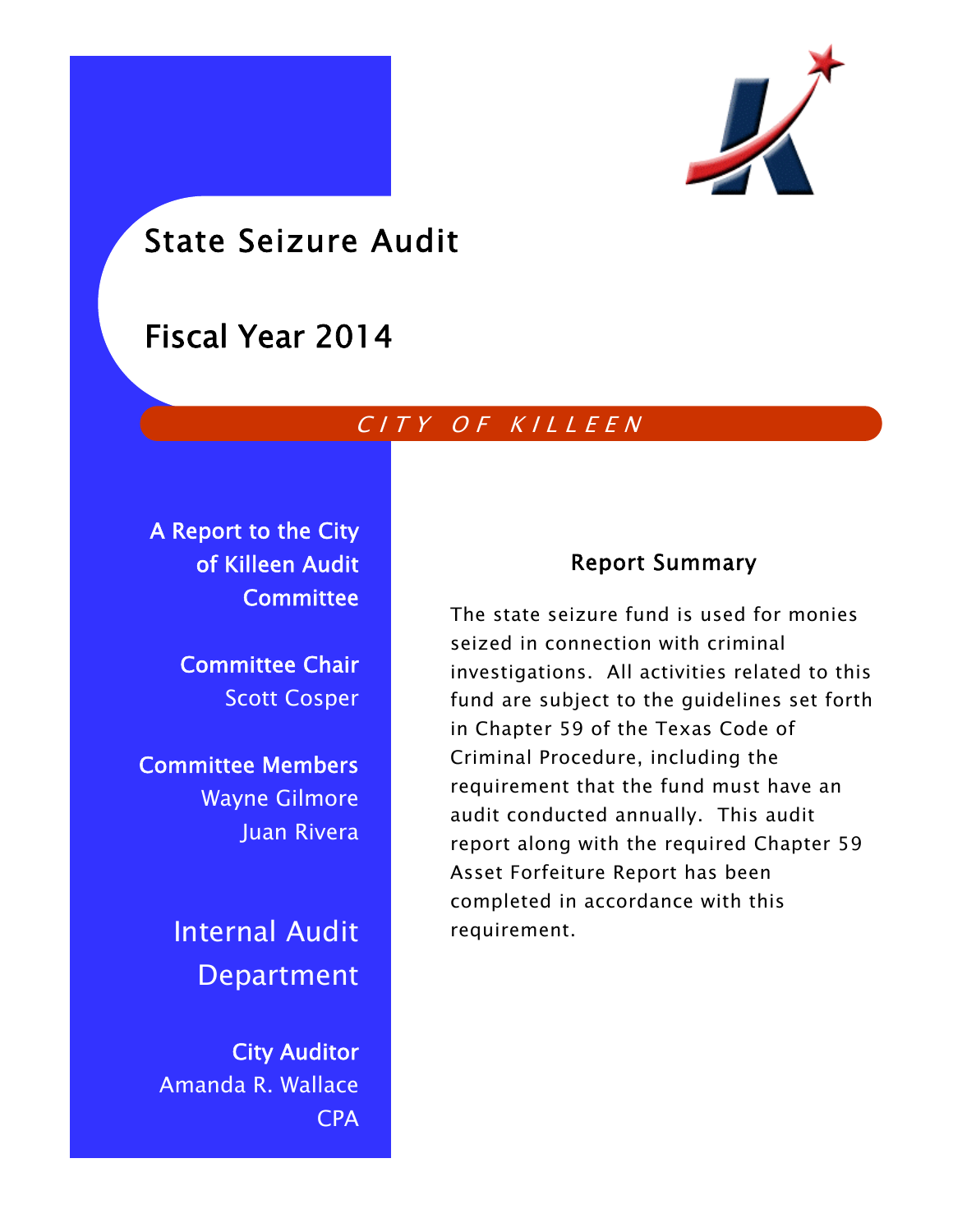## TABLE OF CONTENTS

| <b>GOVERNMENT AUDITING STANDARDS COMPLIANCE</b> |
|-------------------------------------------------|

# This performance audit was conducted in accordance with Generally Accepted Government Auditing Standards. Those standards require that the audit be planned and performed to obtain sufficient, appropriate evidence to provide a reasonable basis for the findings and conclusions based on the audit objectives. I believe that the evidence obtained provides a reasonable basis for the findings and conclusions based on the audit objectives.

## AUDIT STAFF

j

**-**

Amanda R. Wallace, CPA, City Auditor

Office of the City Auditor Killeen City Hall Phone: (254) 501-7685 Email: awallace@killeentexas.gov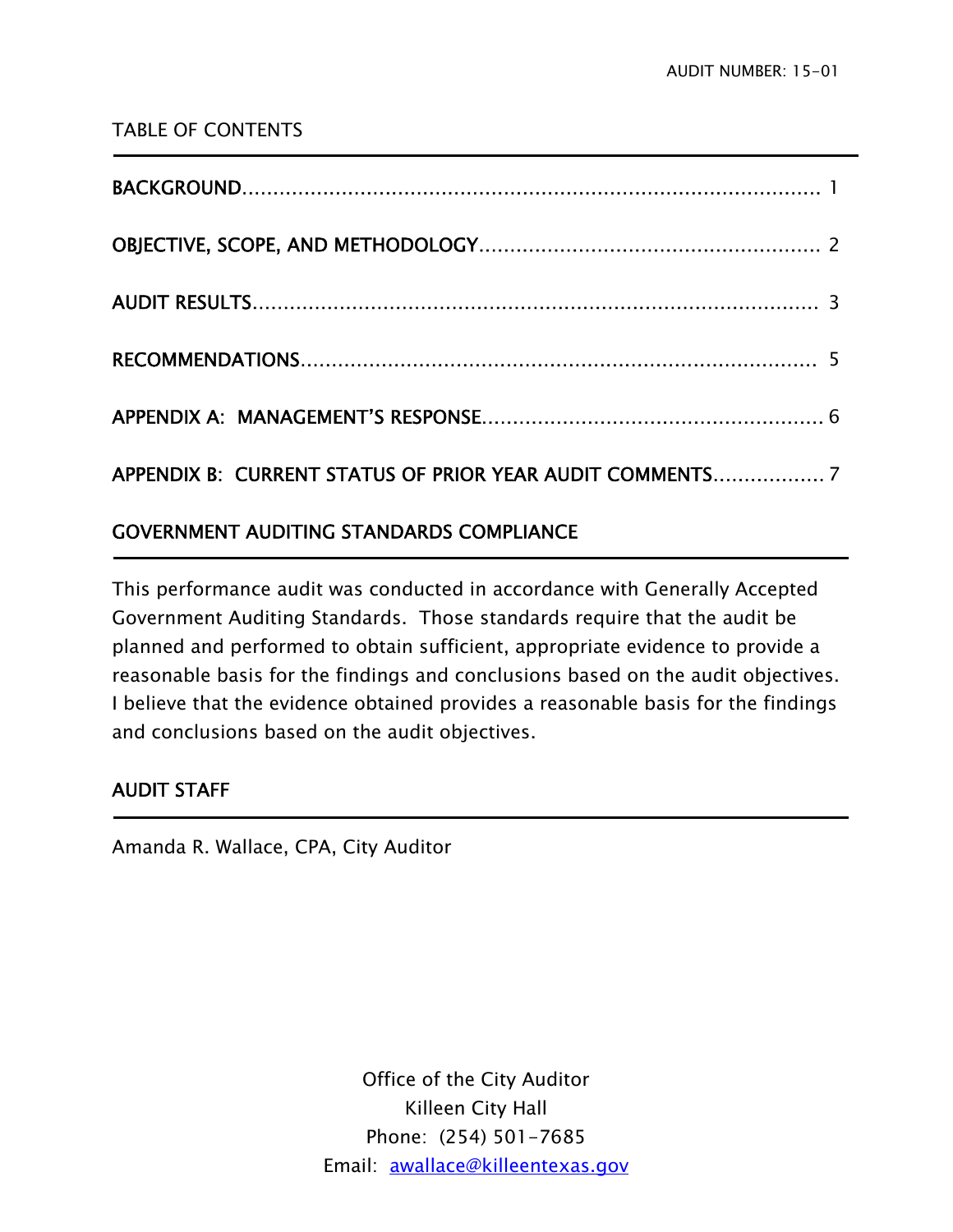

AUDIT REPORT **HIGHLIGHTS** 

#### Why This Audit Was **Conducted**

This audit was conducted in order to comply with the requirement as stipulated in Chapter 59 of the Texas Code of Criminal Procedure that the seizure activity be audited annually.

#### What Was Recommended

It was recommended that the Police Department ensure that all property records in the Seized Asset Database are complete and accurate, that all records be provided to the auditor upon request, and that a control be implemented to ensure that auction proceeds are credited to the correct fund.

Mayor and Council,

I am pleased to present this audit of the Killeen Police Department's State Seizure program.

#### BACKGROUND

The State Seizure Fund is used to account for monies confiscated in connection with criminal investigations conducted by the Killeen Police Department (KPD). This activity is governed by Chapter 59 of the Texas Code of Criminal Procedure.

#### OBJECTIVE AND SCOPE

The objective of the audit was to determine whether KPD has the necessary controls in place to safeguard the City's assets with regard to state seizure activity, and to ensure that the Code of Criminal Procedure is followed in all aspects of Killeen's seizure program. The audit scope included state seizure activity for the period October 2013 through September 2014.

#### WHAT WAS FOUND

The audit revealed inaccuracies in the Seized Asset Database. Information should be recorded accurately for all property upon being entered into the database.

19% of property records were not provided to the auditor upon initial request, and changes were made to records without notifying the auditor while the audit was on-going.

A seized unit was auctioned by the City without the Police Department's knowledge, and the proceeds were credited to the General Fund. In order for the City to be in compliance with the Code of Criminal Procedure, it is imperative that auction proceeds for seized units be credited to the correct fund.

Certificates of Title for seized units not placed into service are retained by KPD; these should be retained by the City Secretary.

I appreciate the cooperation and assistance I received from the Police Department staff during this audit.

angela P. Wallace

Amanda R. Wallace, City Auditor

# Fiscal Year 2014 **Fiscal Year 2014**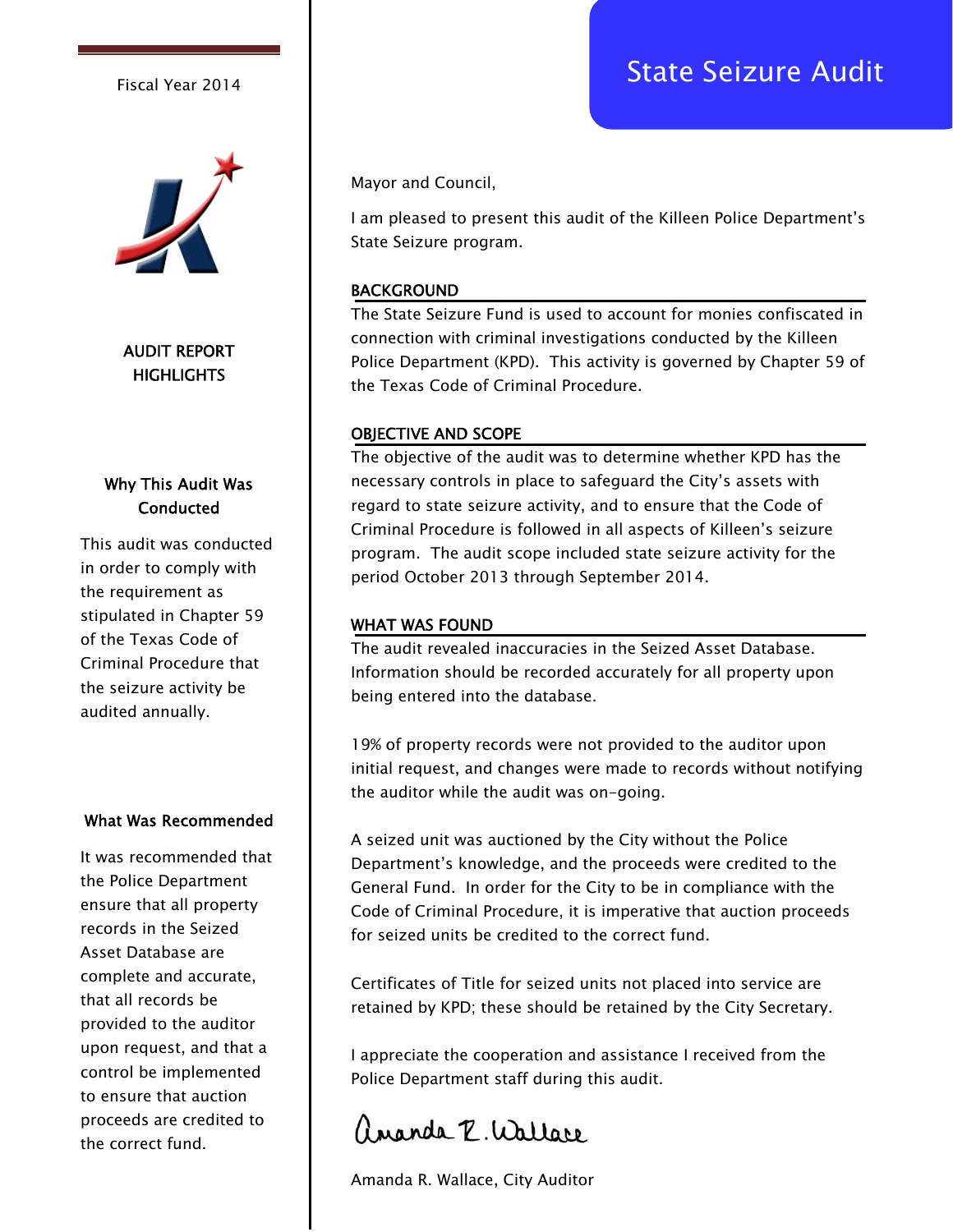#### BACKGROUND

j

The State Seizure fund is used to account for monies confiscated in connection with criminal investigations conducted by KPD. All activities related to this fund are subject to the guidelines set forth in Chapter 59 of the Texas Code of Criminal Procedure (the Code).

All approved cash seizures are delivered to the Bell County Treasurer for deposit in the Bell County District Attorney's "Forfeiture of Contraband Fund" until disposition of the funds is determined. If the District Attorney (DA) determines that funds are forfeited, court fees are deducted and the balance is subject to the July 30, 2002 "Agreement Respecting Forfeited Contraband Under Chapter 59, Texas Code of Criminal Procedure." According to the agreement, the City of Killeen Police Department is authorized to receive 60% of the net forfeited funds and the DA retains the remaining 40%. The Bell County DA mails the court order of forfeiture and Killeen's share of the forfeited funds by check to KPD. The City deposits these monies in the State Seizure Fund to be used only for law enforcement purposes as stipulated in the Code.

As for real or personal property that is confiscated in connection with criminal investigations conducted by KPD, these are held by KPD in a safe place while awaiting determination from the DA. Upon determination from the DA, this property is either placed into service for law enforcement purposes, or is sold according to the City of Killeen's Code of Ordinances (Sec. 2- 86 through Sec. 2-91). Any proceeds received from the sale of seized property are deposited in the State Seizure Fund to be used only for law enforcement purposes.

A State Seizure Fund budget of expenditures must be submitted to the governing body of the City for approval. The expenditures associated with the State Seizure Fund cannot be used to offset or decrease total salaries, expenses or allowances that the City has already included in its annual budget.

1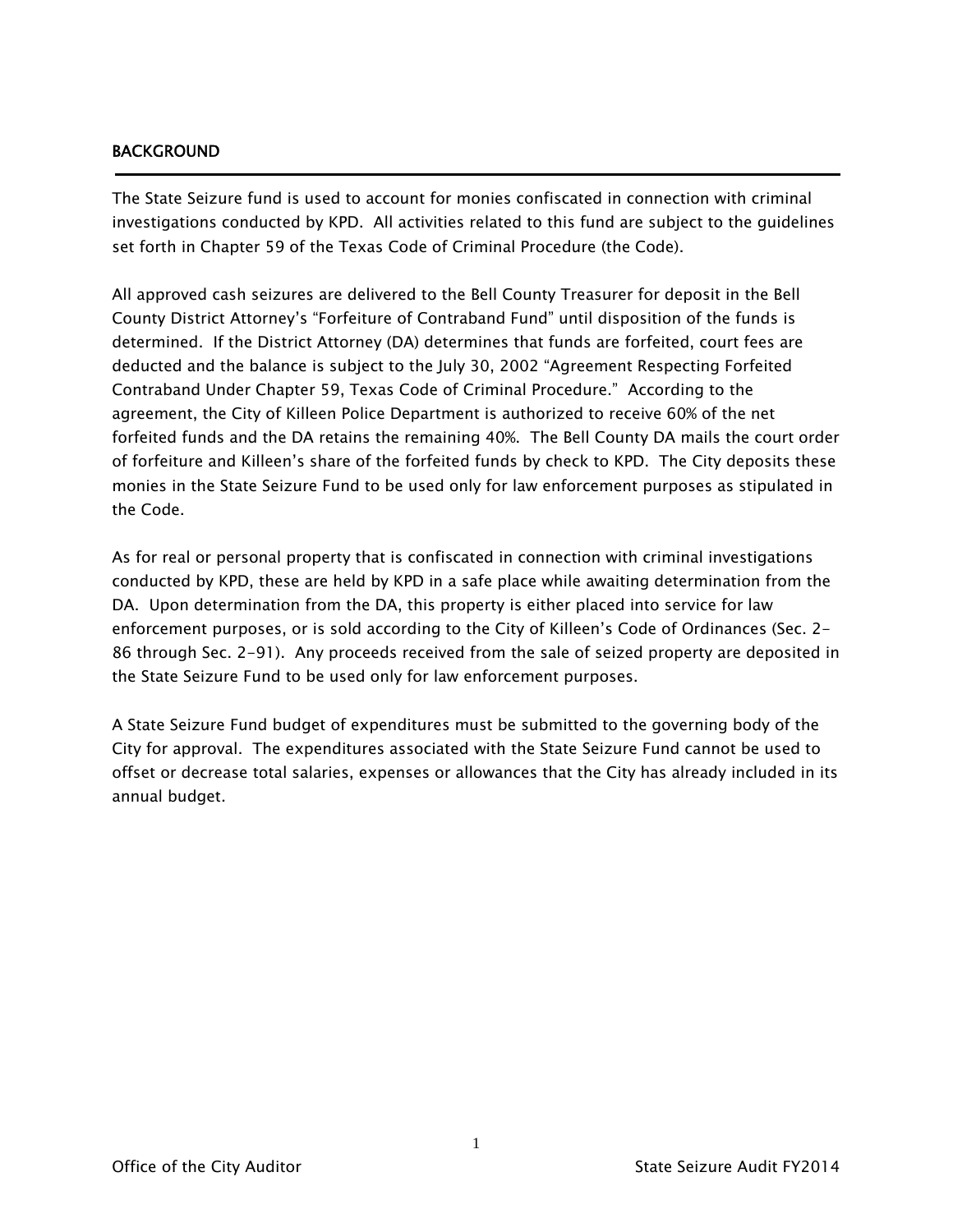#### OBJECTIVE, SCOPE, AND METHODOLOGY

The State Seizure Audit was conducted in order to comply with the Code which requires an annual audit of the program. This audit was also included in the FY2015 Audit Plan as presented to the City Council and the Audit Committee.

#### **Objective**

The objective of the audit was to determine whether KPD has adequate controls in place to safeguard the City's assets with regard to state seizure activity, and to ensure that the Code is properly followed in all aspects of Killeen's seizure program.

#### Scope

The audit scope included state seizure activity for the period October 2013 through September 2014.

#### Methodology

To accomplish the audit objective, the following steps were performed:

- Conducted interviews with KPD staff and obtained information on policies and procedures as well as staff responsibilities.
- Obtained and tested data from the DA, KPD and the Finance Department relating to seizure activity.
- Analyzed supporting documentation to determine whether the policies and procedures were adhered to.
- Analyzed policies and procedures to determine effectiveness.
- Considered fraud, waste, and abuse as related to the audit objective.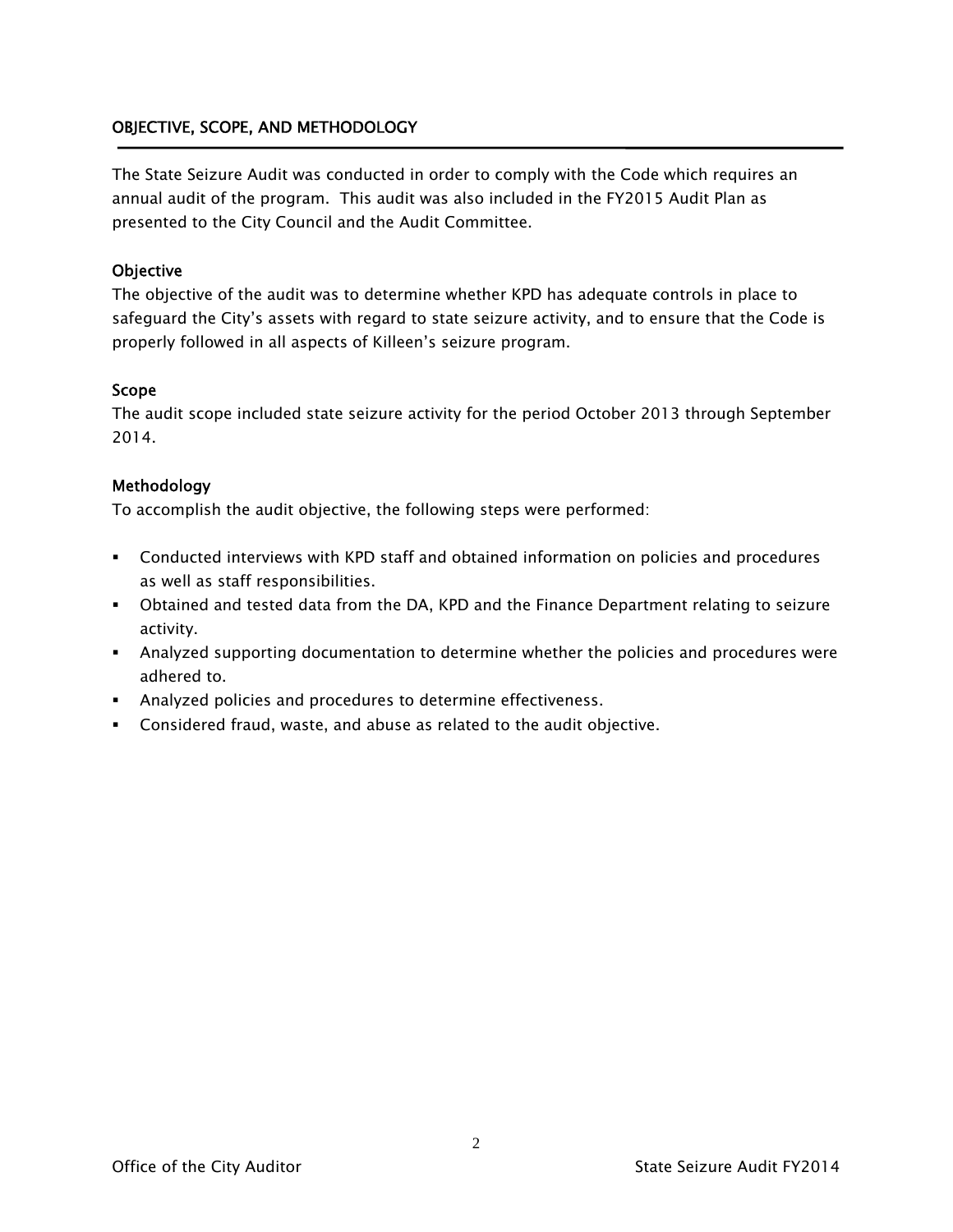#### AUDIT RESULTS

Ī

In testing State Seizure revenues, a report of all distributions to KPD regarding seized/forfeited contraband was provided by Bell County. All revenues from Bell County during FY2014, totaling \$38,640, were accounted for and recorded properly. Additionally, the revenues received for seized property that was auctioned during FY2014, totaling \$950, were reviewed, and an internal control weakness was noted because the auction proceeds were not properly credited to the State Seizure Fund.

Although not included as a Finding since KPD is not at fault, there was one situation in which the letter of determination from the DA did not include details on the deductions that were made prior to the distribution to the City. The DA, in most cases, provides details for any deductions such as court costs, services of citations, etc. KPD contacted the DA to obtain documentation for the deduction and it was received and accounted for prior to the completion of the audit.

Regarding seized real or personal property, the property records were sampled in order to verify existence and to verify that the property is being used according to the Code for law enforcement purposes. All property sampled was accounted for and being used according to the Code. There were instances noted in the property testing in which the Seized Asset Database was not accurate. Additionally, some property records were not provided to the auditor upon initial request, and property records had been altered after they were provided to the auditor without notifying the auditor of the changes. These situations caused the auditor to perform more testing than was planned. The findings are detailed below.

The expenditures during the audit period, totaling \$109,764, were verified and confirmed to be in alignment with the requirements of the Code.

### Finding 1: There were inaccuracies in the Seized Asset Database, and changes were made to records without notifying the auditor of said changes.

The property testing revealed that two items in the test sample had not been recorded accurately in the Seized Asset Database in that the location of the property had been entered incorrectly in one case and the appropriate property was not listed at all in the other case. Upon further review, it was noted that one item was not seized for forfeiture purposes, but rather for evidence; therefore, the property in question should not have been included in the Seized Asset Database. KPD staff corrected this issue prior to the completion of the audit. In the second instance, the property was added to the record while the audit was on-going, but this information was not provided to the auditor.

While reviewing the property table included in the Chapter 59 Asset Forfeiture Report, it was discovered that other property records in addition to the one noted above had been altered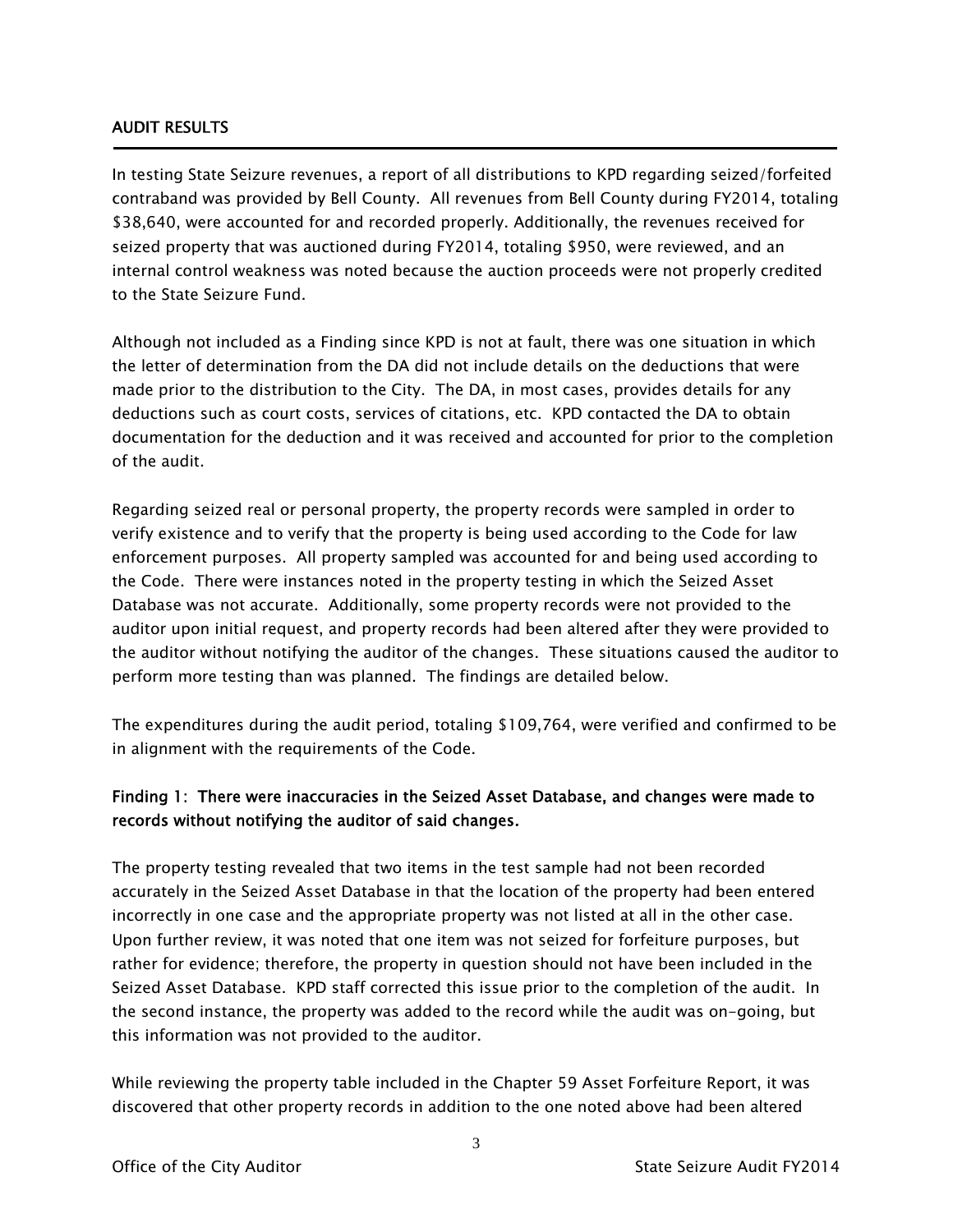after the records were initially provided to the auditor without disclosing the changes to the auditor.

One of the files requested in the testing was not available for review. KPD will contact the DA to obtain the documentation needed to complete a file for this case.

There were five inaccuracies in the Seized Asset Database, which were found to have incorrect statuses or an incorrect forfeiture date. The major issue is that it does not appear that the database is being updated timely throughout the year as the case statuses change. It is imperative that the property records be maintained in an accurate and consistent manner.

#### Finding 2: 19% of property records were not provided to the auditor upon request.

While reviewing the property table to be included in the Chapter 59 Asset Forfeiture Report, it was discovered that 19% of total active or pending property records had not been provided to the auditor in the initial request; therefore the initial property testing was expanded to obtain reasonable assurance that a representative sample of total property was properly tested. It should be noted that KPD did not intentionally withhold these property records. More care should be taken to ensure that all records are provided to the auditor upon request.

#### Finding 3: A seized unit was auctioned by the City without the Police Department's knowledge.

During a routine check of the property database records, KPD staff discovered that a seized vehicle had been auctioned by the City. Because KPD had no knowledge of the auction and the Finance department was unaware that the unit was seized property, the auction proceeds were credited to the General Fund. Currently there is a control that is intended to mitigate the risk of inappropriate disposal or mishandling of heavy equipment and vehicles. This control involves the City Secretary, being the official record-keeper of the City, retaining Certificates of Title. When a unit is auctioned or disposed of, Fleet Services must request the Certificate of Title from the City Secretary prior to releasing a unit. In this situation, the title was released to Fleet Services without notifying KPD. There should be a system in place that allows for a secondary level of control with regard to seized units. Fleet Services should have a record of all seized units in service, and this record should be reviewed prior to auctioning units to allow for timely notification of KPD when seized units are auctioned or disposed of.

It was noted in the audit that KPD retains the Certificates of Title for units that are seized but not put into service. Since the City Secretary is the central repository for all Certificates of Title on property that is put into service, it is reasonable for this position to also retain these for seized units that are not put into service. This additional internal control will mitigate the risk of inappropriate disposal or mishandling of seized heavy equipment and vehicles.

4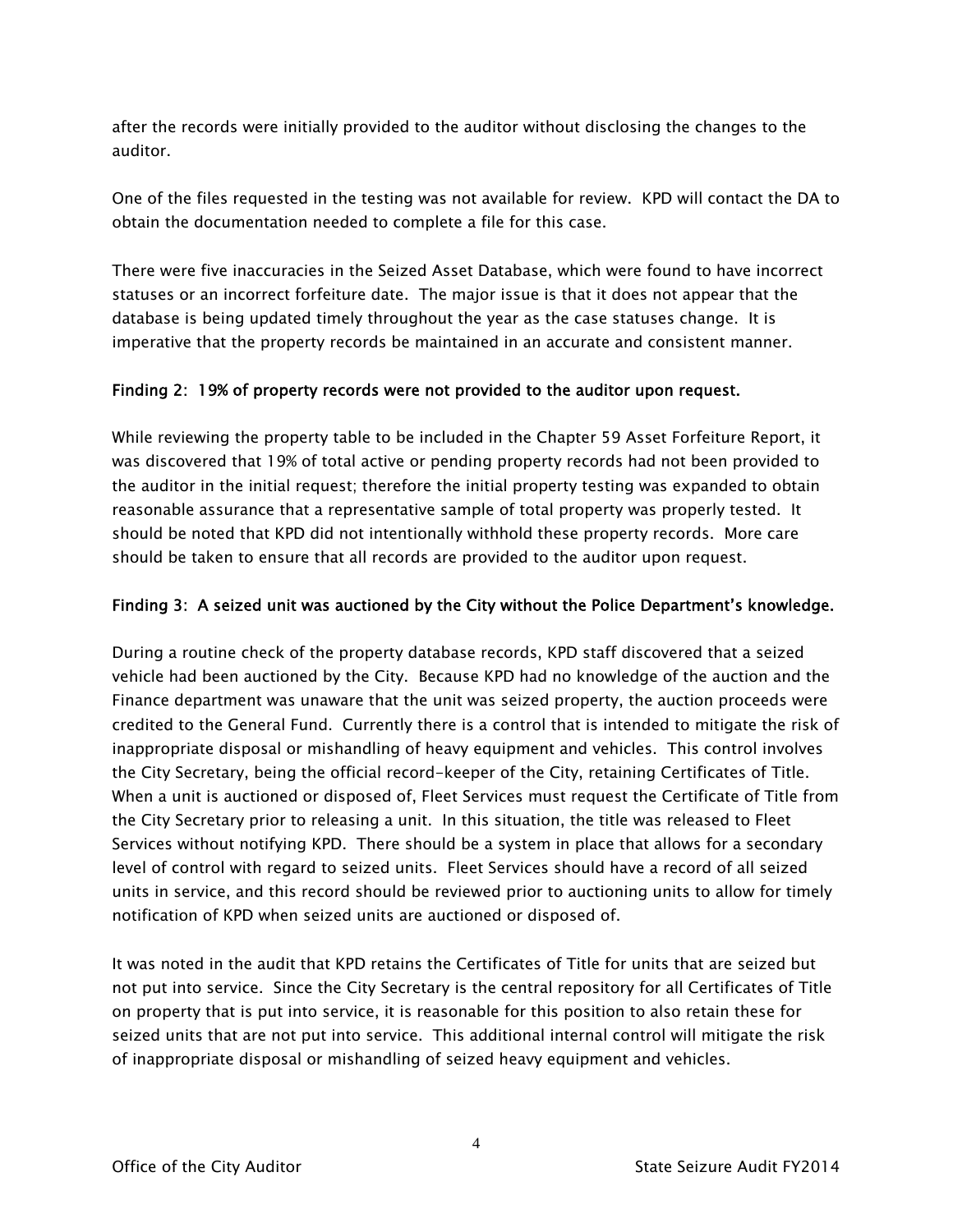#### RECOMMENDATIONS

The recommendations listed below are a result of the audit effort and are subject to the limitation of the scope of the audit. I believe that these recommendations provide reasonable approaches to help resolve the issues identified. I also believe that operational management is in a unique position to best understand their operations and may be able to identify more efficient and effective approaches, and I encourage them to do so when providing their responses to the recommendations. As such, I strongly recommend the following:

- 1. Property records should be complete and accurate for all property in the Seized Asset Database, and if it is necessary to change records while an audit is on-going, inform the auditor of such changes.
- 2. All records should be provided to the auditor upon request. Although the withholding of these records was not intentional, it altered the plan for the audit significantly and caused unnecessary alarm.
- 3. There should be a reasonable control in place to ensure that when seized units are auctioned, the proceeds are credited to the correct fund. Certificates of Title for all seized units should be retained by the City Secretary.

See Appendix A for Management's Response to each recommendation.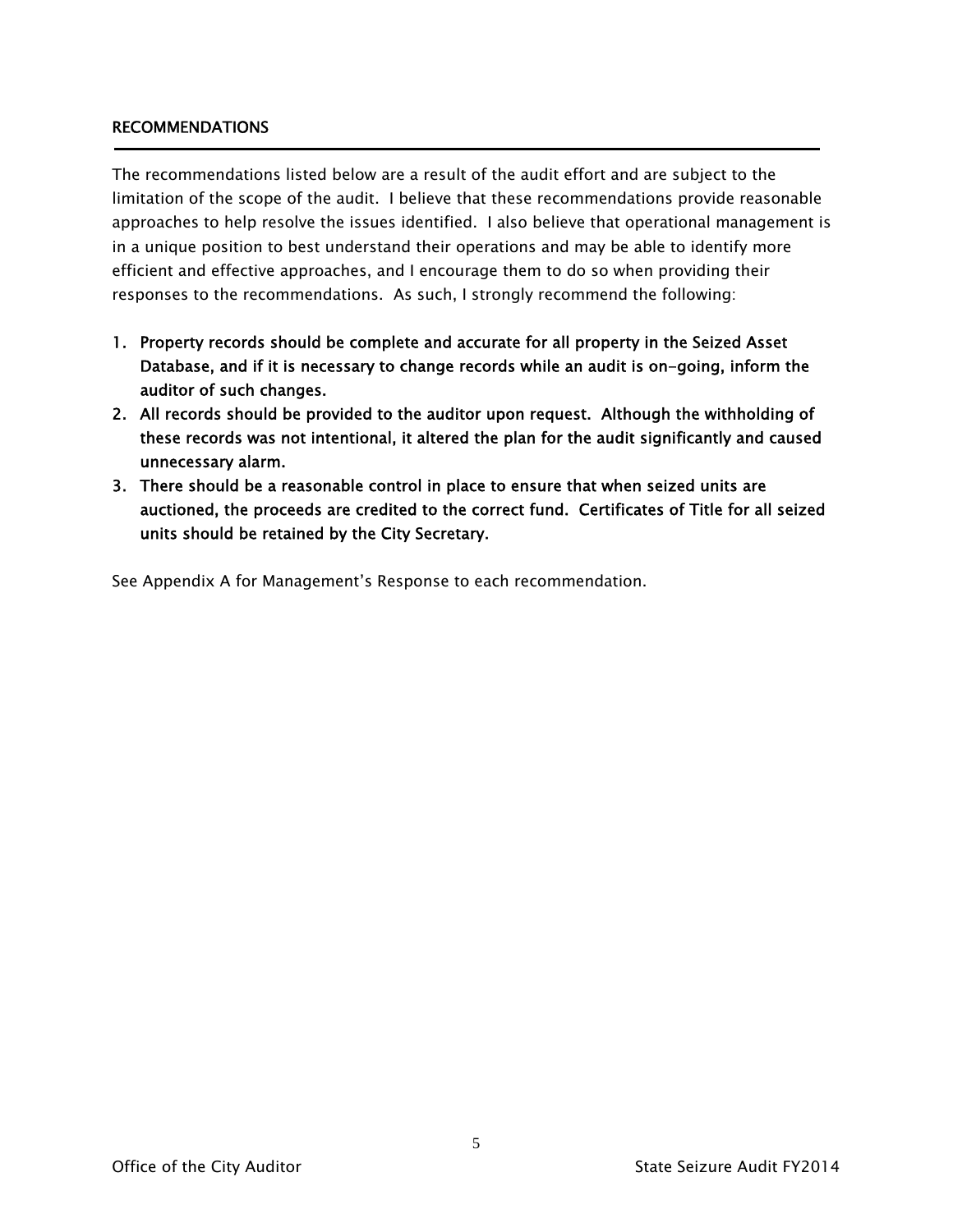j

#### MANAGEMENT'S RESPONSE

## **KILLEEN POLICE DEPARTMENT** 3304 Community Boulevard Killeen, Texas 76542



November 14, 2014

Re: State Seizure Audit - Fiscal Year 2014 Attention: Glenn Morrison, City Manager

Dear Ms. Amanda Wallace, City Auditor:

Management's Response

Finding 1: There were inaccuracies in the Seized Asset Database, and changes were made to records without notifying the auditor of said changes.

The department continues to work to improve the accuracy of its Seized Asset Database. In the future, department personnel will modify no records once an audit begins without the approval of the auditor.

Finding 2: 19% of property records were not provided to the auditor upon request.

While the auditor acknowledges the withholding of the records was not intentional, the fact that it happened is unacceptable. Additional effort will be given to ensure future requests are complied with in a timely and complete manner.

#### Finding 3: A seized unit was auctioned by the City without the Police Department's knowledge.

Better coordination among Finance and Fleet Services will be sought after to ensure the proceeds from the sale of a seized units are deposited in the appropriate fund. Further, the Police Department will maintain copies of Certificates of Titles of seized vehicles, with the originals forwarded to, and maintained by, the City Secretary.

Sincerely,

ennis M Babbur

**DENNIS M. BALDWIN CHIEF OF POLICE** 

DMB/vj